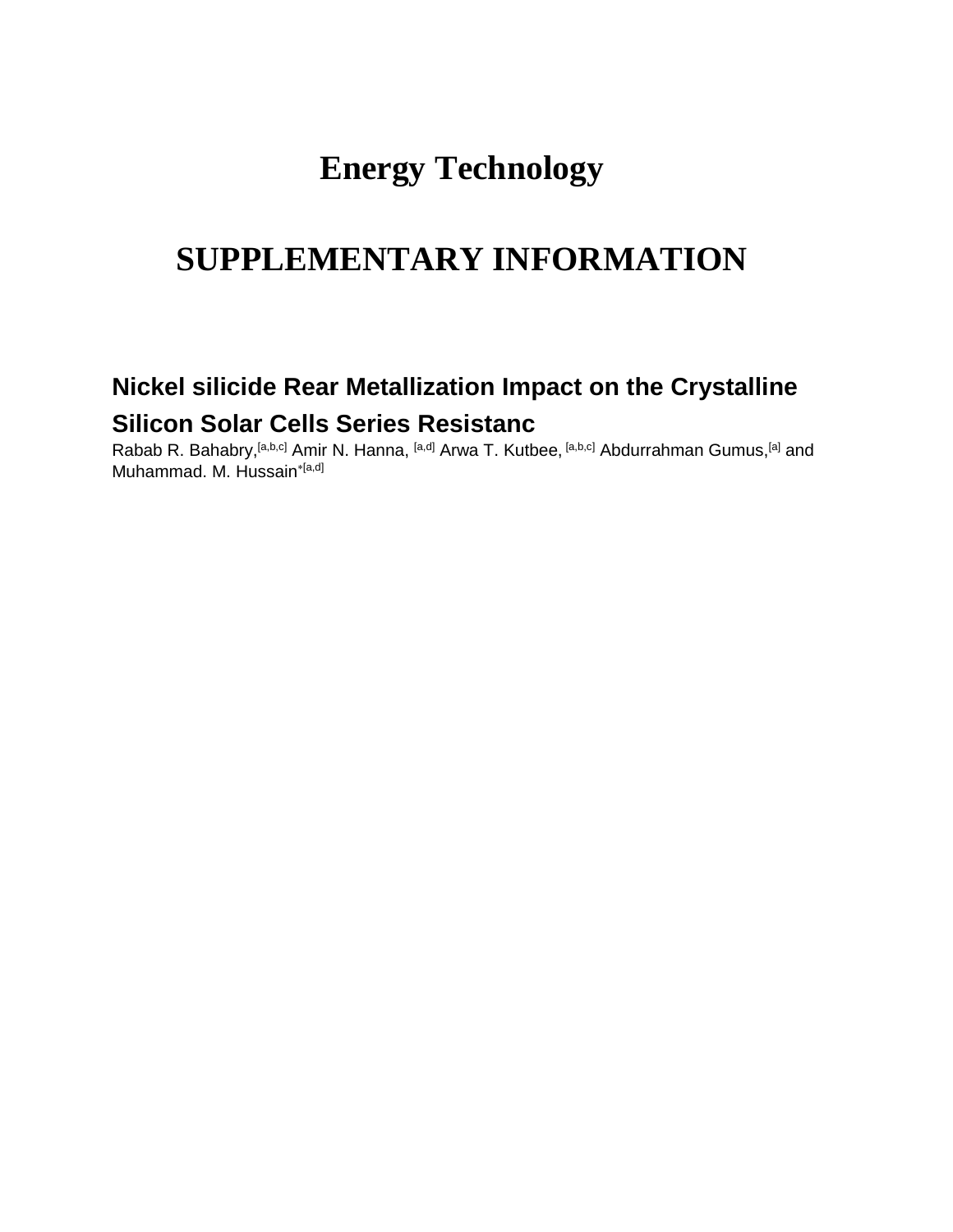## **Elemental quantification of Nickel-mono silicide (NiSi):**

Elemental quantification is carried out on the samples which achieved the minimum sheet resistance value ~ 2.8  $\Omega$ /sq by depositing 50 nm of Ni then annealed at 450 °C. The samples were prepared using FEI Helios NanoLab 400S FIB/SEM dual-beam system using Pt/C deposition. Then High-angle annular dark-field imaging (HAADDF) in a [scanning transmission electron microscope](https://en.wikipedia.org/wiki/Scanning_transmission_electron_microscope) (STEM) images (see Figure S1(a)) were obtained using an FEI Titan ST electron microscope operated at 300 kV, indicating an average thickness of NiSi of  $\sim$  44  $\mu$ m. Additionally, Energy-dispersive X-ray (EDX) spectroscopy point analysis at P1 shows the elemental composition of silicon and nickel which have an approximately 49.24% and 50.76% atomic percentages, respectively, indicating that around 22 nm of silicon is consumed for NiSi structure as shown in Figure 1(b) and Table S1.



**Figure S1 (a)** HADDF-STEM image of NiSi layer **(b)** Energy-dispersive X-ray (EDX) of NiSi in terms of weight percentages.

| point | Element | Weight | Atom% |  |
|-------|---------|--------|-------|--|
|       | Si      | 0.32   | 49.24 |  |
| P1    | Ni      | 0.68   | 50.76 |  |

**Table S1.** Weight percentages of Ni and Si at the point (P1)

### **SIMS depth profiling of NiSi/Cu rear contact:**

The fabrication of the (NiSi/Cu) contact on the rear textured silicon surface was verified by performing SIMS. The depth profiling experiment was carried out using a Dynamic-SIMS instrument (Hiden Analytical Ltd., Warrington, UK) under UHV conditions (10-9 Torr). The depth profiles of Cu, NiSi, Ni ,B and silicon as shown in Figure S2. However, the depth profiling has low accuracy in terms of the depth and sharp interfaces due to the high roughness of the rear side because of the random pyramidal Si surface.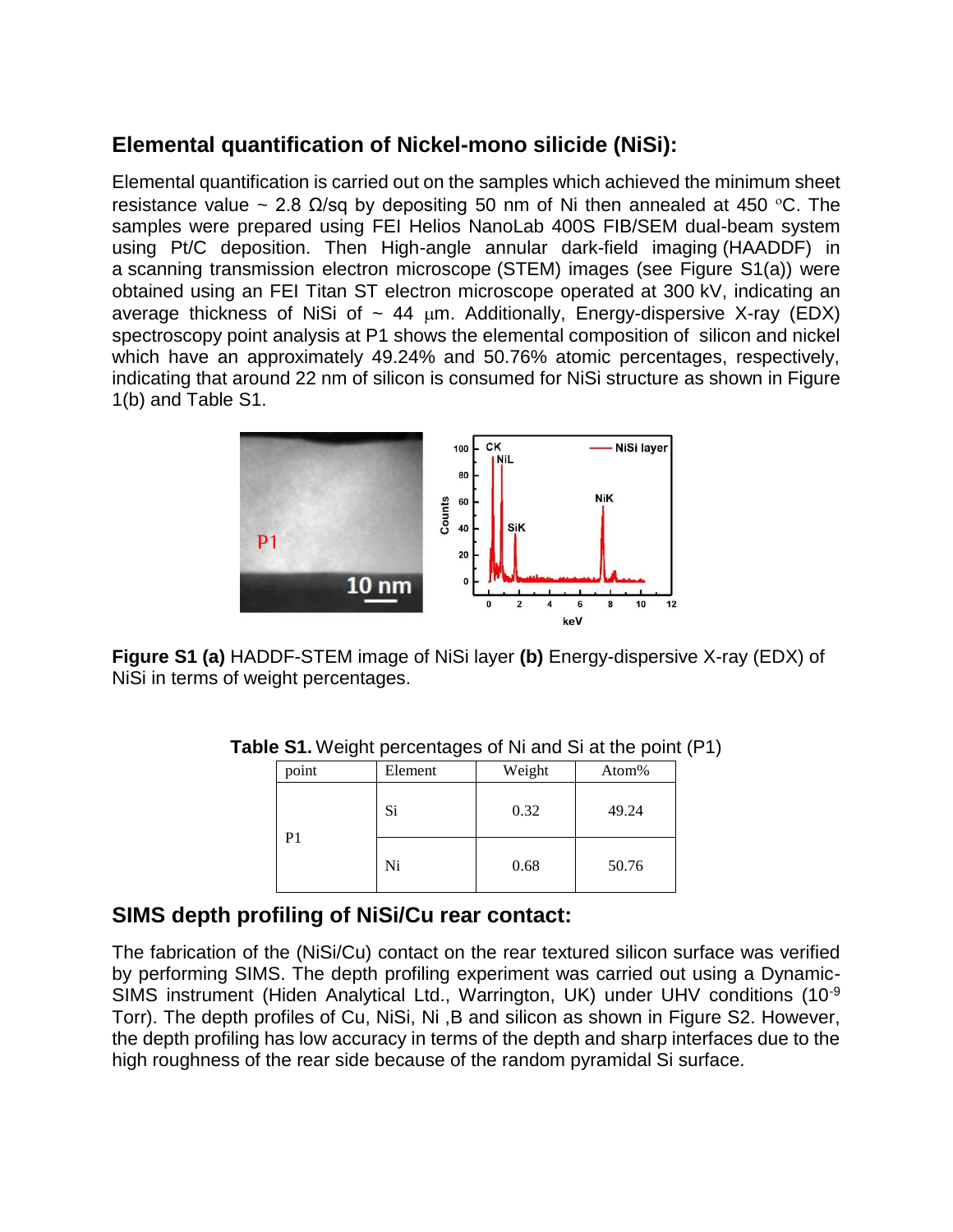

**Figure S2:** SIMS depth profiling of NiSi/Cu on the rear side of the silicon

### **Series resistance determination (Rs) methods: [\[1\]](#page-5-0)**

#### 1- **Comparison of dark and one sun JV-curves**:

The principle of this method is based on a voltage difference at maximum power point (mmp) of one sun and the dark JV-curves as explained in the main manuscript. Fiure. S4 and Table S2 show the variation of the electrical performance parameters at the maximum **power** 

|mpp|. Applying this method shows that RS:light\_dark is reduced for NiSi/Cu rear contact by 0.68  $\Omega$ .cm<sup>2</sup> compared to screen printed Ag.



**Figure S3:** JV-curves of one sun and J<sub>sc</sub> shifted dark measurements. (a) NiSi/Cu rear contact (b) screen printed Ag.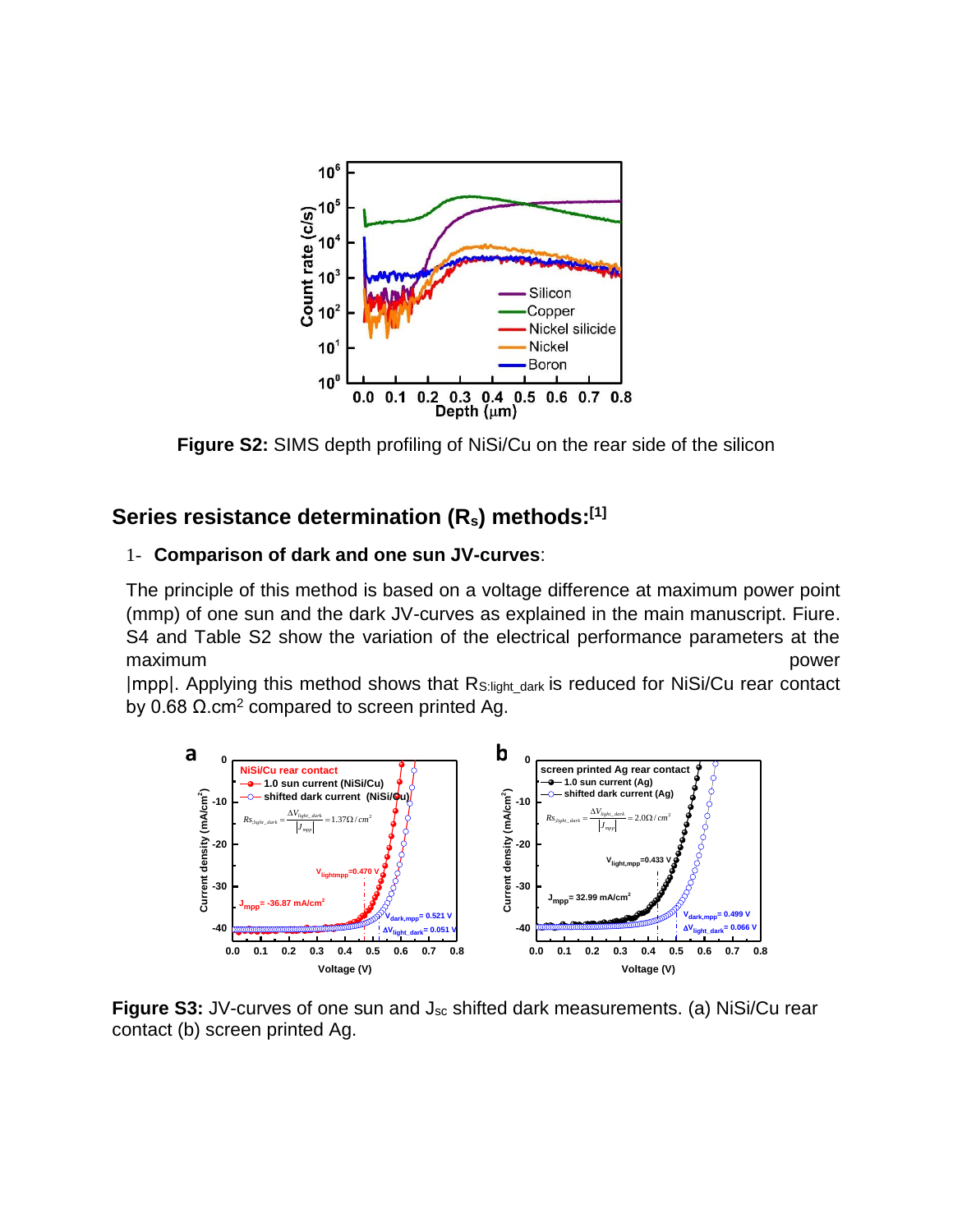**Table S2:** Variation of electrical performance parameters at the maximum power |mpp| value taken for series resistance determination (RS;light\_dark) for dark and 1 sun intensity illumination.

| Rear                           | shifted dark<br>measurements                     |                            | 1.0 sun illumination                 |                                   |                                          |                                     |                                                                 |
|--------------------------------|--------------------------------------------------|----------------------------|--------------------------------------|-----------------------------------|------------------------------------------|-------------------------------------|-----------------------------------------------------------------|
| contac<br>t                    | $ \mathsf{mpp} $<br>(m $\Omega$ .cm <sup>2</sup> | $V_{dark, mp}$<br>p<br>(V) | $ \mathsf{mpp} $<br>( $m\Omega.cm^2$ | $V_{\text{light,mp}}$<br>p<br>(V) | $J_{\text{mpp}}$<br>(A/cm <sup>2</sup> ) | $\Delta V_{light\_dar}$<br>k<br>(V) | $R_{\text{S},\text{light}\_\text{dar}}$<br>k<br>$(\Omega.cm^2)$ |
| NiSi/C<br>u                    | 19.148                                           | 0.521                      | 17.33                                | 0.470                             | 0.0368                                   | 0.051                               | 1.38                                                            |
| <b>Screen</b><br>printed<br>Ag | 17.52                                            | 0.499                      | 14.73                                | 0.433                             | 0.0329                                   | 0.066                               | 2.06                                                            |

#### **2- Comparison of two JV-curves measured at one and 0.7 sun illumination intensities:**

This method is based on the comparison of two JV-curves measured at different illumination intensities as shown in Figure S5(a and b) for NiSi/Cu rear contact and screen printed Ag, respectively. Measuring the JV-curves at different illumination intensities (1 and 0.7 sun) ends in two shifts between them. The first shift is in the current density due to the difference in the photo-generated current which is proportional to the incident illumination intensity. The second shift is in voltage which is caused by the smaller series resistance loss, at a lower light intensity:  $\Delta V = R_{s, light} \Delta J_{sc}$ . Where  $\Delta J_{sc}$  is the variance in the two short-circuit current densities. Each JV point  $[J_x,V_x]$  lies at a fixed distance  $\Delta$ J (10, 15 and 20 mA) from the short-circuit current (e.g. J<sub>x</sub> = J<sub>SC</sub>– $\Delta$ J) where  $\Delta$ J is marked on each curve. Table S3 presents the  $[J_x,V_x]$  points and the corresponding  $R_{s;init:var}$  calculated from: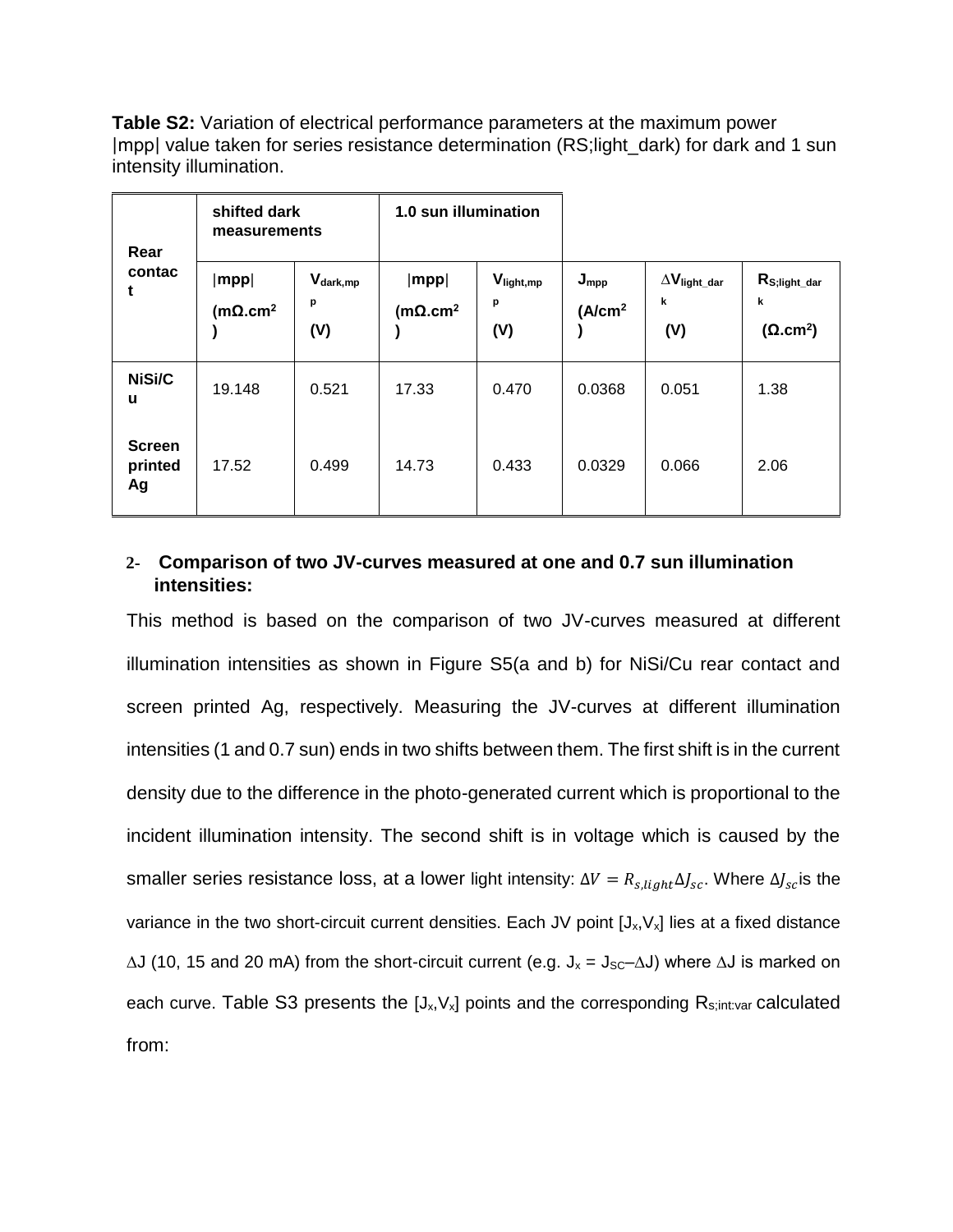$$
R_{s,int:var} = \left| \frac{\Delta V}{\Delta J_{sc}} \right|
$$



Figure S4: JV-curves of one sun and J<sub>sc</sub> shifted dark measurements. (a) NiSi/Cu rear contact (b) screen printed Ag.

**Table S4.** Variation of electrical performance parameters measured with respect to short circuit current Jsc density taken for determination of the average series resistance (Rs;int:var) value for two different light intensities (1 and 0.7 sun)

|                      | 0.7 sun illumination                              |                                |                       | 1.0 sun illumination                              |                                         |                            |                                              |                           |                                                                        |
|----------------------|---------------------------------------------------|--------------------------------|-----------------------|---------------------------------------------------|-----------------------------------------|----------------------------|----------------------------------------------|---------------------------|------------------------------------------------------------------------|
| Rear contact         | $\mathbf{J}_\mathrm{sc}$<br>(mA/cm <sup>2</sup> ) | $J_1$<br>(mA/cm <sup>2</sup> ) | $\mathbf{V}_1$<br>(V) | $\mathsf{J}_\mathsf{sc}$<br>(mA/cm <sup>2</sup> ) | J <sub>2</sub><br>(mA/cm <sup>2</sup> ) | $\mathsf{V}_2$<br>(V)      | $\Delta \mathbf{J}$<br>(mA/cm <sup>2</sup> ) | $\Delta\mathbf{V}$<br>(V) | $\mathsf{R}_{\mathsf{s};\mathsf{int}:\mathsf{var}}$<br>$(\Omega.cm^2)$ |
|                      |                                                   | 17.520                         | 0.536                 |                                                   | 30.18                                   | 0.517                      | 10                                           | 0.019                     | 1.90                                                                   |
| NiSi/Cu              | 27.520                                            | 12.520                         | 0.557                 | 40.18                                             | 25.18                                   | 0.543                      | 15                                           | 0.014                     | 0.93                                                                   |
|                      |                                                   | 7.520                          | 0.572                 |                                                   | 20.18                                   | 0.560                      | 20                                           | 0.012                     | 0.6                                                                    |
|                      |                                                   |                                |                       |                                                   |                                         |                            |                                              |                           |                                                                        |
|                      |                                                   |                                |                       |                                                   |                                         | $\overline{R_s}$ (NiSi/Cu) |                                              |                           | 1.14                                                                   |
|                      |                                                   | 17.41                          | 0.493                 |                                                   | 29.34                                   | 0.464                      | $10\,$                                       | 0.029                     | 2.90                                                                   |
| printed Ag<br>Screen | 27.41                                             | 12.41                          | 0.524                 | 39.34                                             | 24.34                                   | 0.495                      | 15                                           | 0.024                     | 1.66                                                                   |
|                      |                                                   | 7.41                           | 0.545                 |                                                   | 19.34                                   | 0.515                      | 20                                           | 0.025                     | 1.25                                                                   |
|                      |                                                   |                                |                       |                                                   |                                         |                            | $\overline{R_s}$ (screen printed Ag)         |                           | 1.93                                                                   |